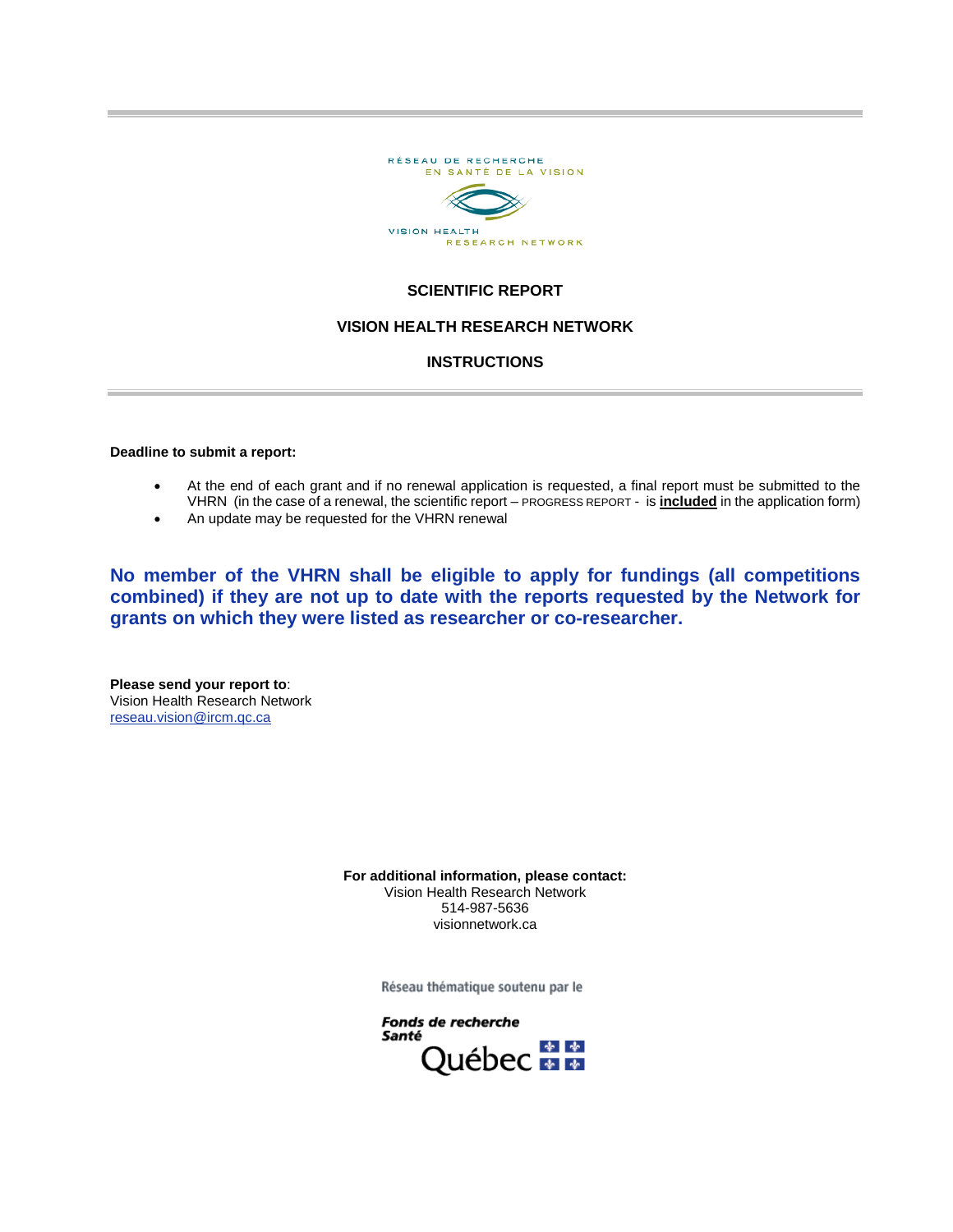

# **SCIENTIFIC REPORT**

## **VISION HEALTH RESEARCH NETWORK**

**FORM**

# **PERIOD COVERED BY THE REPORT**

| Check | <b>Program</b>                                 | Years covered by the report                                                              |
|-------|------------------------------------------------|------------------------------------------------------------------------------------------|
|       | Common Infrastructures (IF)                    | December 2018 - September 2020 (VHRN renewal period)<br>End of the grant (year / month): |
|       | National and International<br>Networking (NIN) | Date of first grant (year / month):<br>End of the grant (year / month):                  |
|       | Age-related Macular<br>Degeneration (AMD)      | Date of first grant (year / month):<br>End of the grant (year / month):                  |

# **PROJECT TITLE:**

**Researcher Program Manager** (must be a faculty member of a recognized Quebec university or a permanent member of a clinical ophthalmology unit of a university hospital.)

Last name, First name and titles:

Main affiliation:

Address:

Email:

Phone number

**IF Program:** Name and contact information to whom requests to use the infrastructure data should be directed.

| Signature of the researcher responsible for the program                                                                                                                   |                  |      |  |  |  |  |
|---------------------------------------------------------------------------------------------------------------------------------------------------------------------------|------------------|------|--|--|--|--|
| As the researcher in charge of the research initiative mentioned above, I declare that the information provided in this report<br>is exact, to the best of our knowledge; |                  |      |  |  |  |  |
| As the researcher in charge of the research initiative mentioned above, I declare that contributors and users have been<br>advised of their inclusion in this report.     |                  |      |  |  |  |  |
| <b>Name</b>                                                                                                                                                               | <b>Signature</b> | Date |  |  |  |  |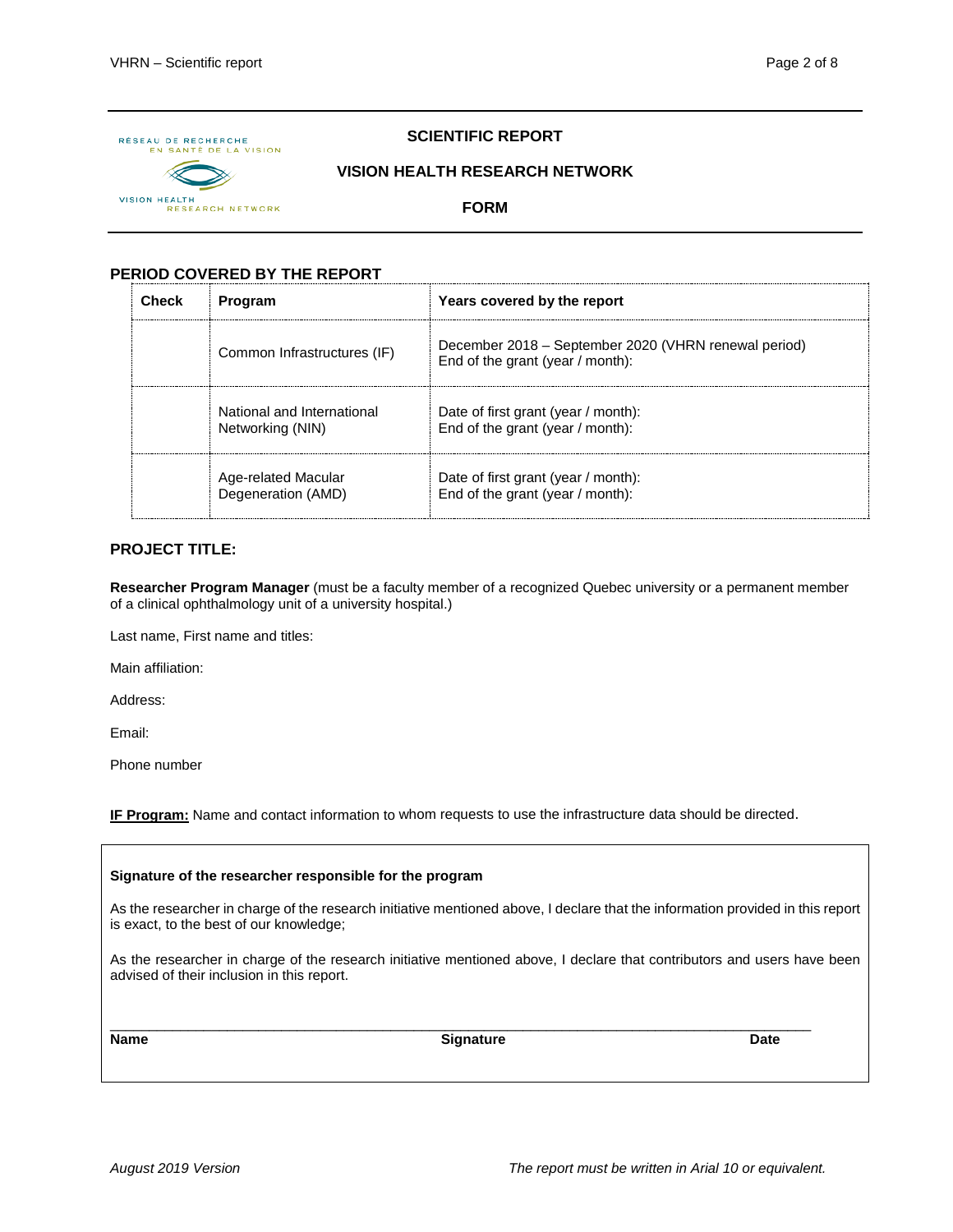# **IF PROGRAM ONLY**

### **DESCRIPTION OF THE INFRASTRUCTURE** (maximum 1 page)

- Describe the infrastructure: (**1) nature and mission of the infrastructure**, **(2) type of data** or biological material, type of studied parameters, number of patients, etc.,
- Describe **(3) how this infrastructure is the managed** and describe its **(4) accessibility** to the members of the Network
- Describe the **(5) management of the ethic aspect**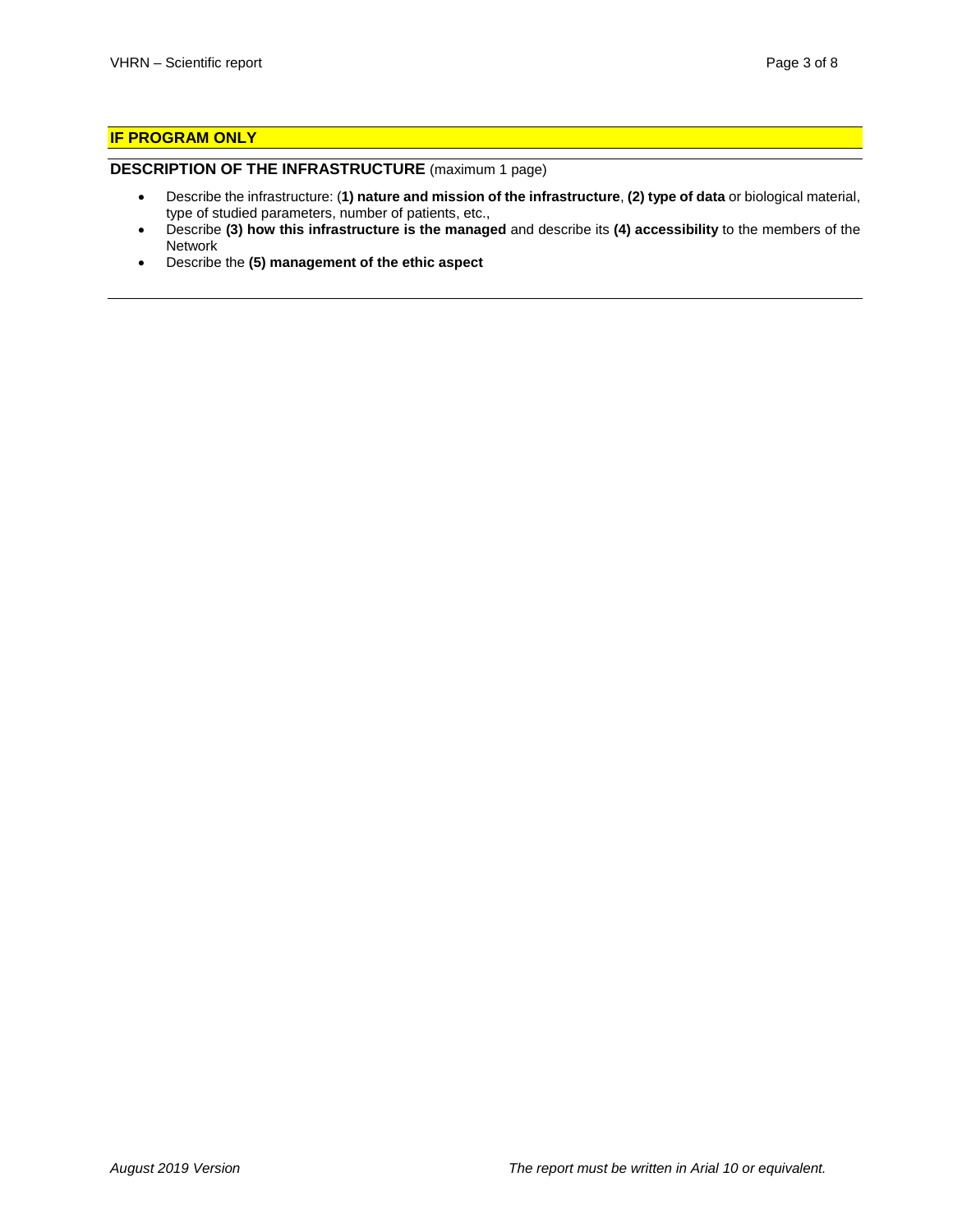# **NIN / AMD PROGRAMS ONLY**

# **PROJECT SUMMARY FOR LAY AUDIENCE** (in French and English)

**NIN program**: Describe in nontechnical language the purpose of the study, the expected results and the expected impact of this collaboration on the outreach of VHRN researchers at the national and / or international level

**AMD program:** Summarize in nontechnical language to a non-scientific audience your project and its meaning as well as the major results obtained and the expected impact for the patient.

*For dissemination and promotion*

## **Titre du projet** :

Résumé vulgarisé du projet et signification :

Résultats majeurs :

Impact :

Conclusion :

\* \* \*

### **Project title**:

Summary report and meaning:

Major results:

Impact:

Conclusion: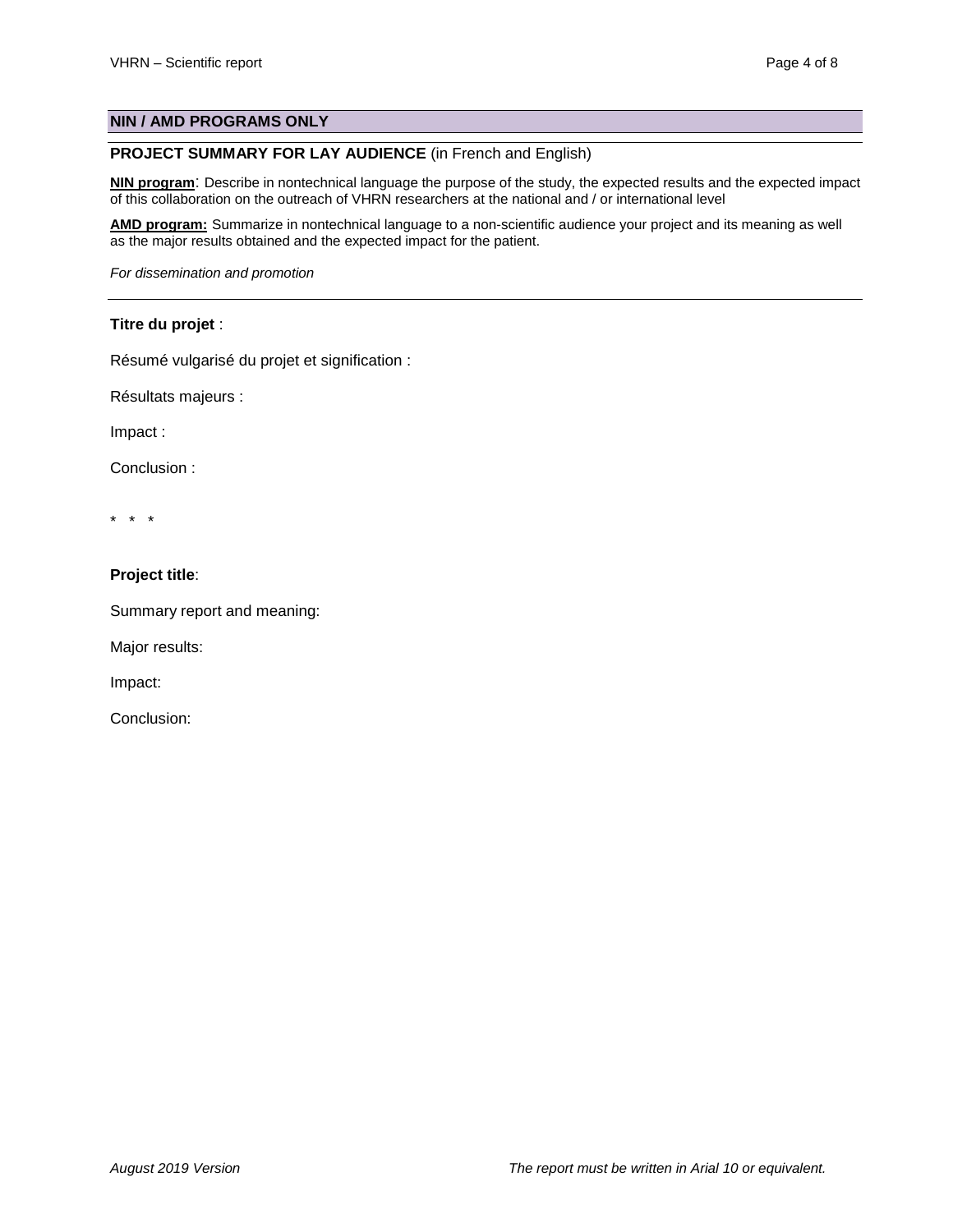## **USERS AND PARTICIPANTS** (add pages as needed)

**IF program**: List the names of those who have contributed to, used and/or benefited from this infrastructure between 2018 and 2022.

**NIN / AMD programs**: List the names of those who have been involved in this project \* \* \*

- 1) Fill in the table with the number of users.<br>2) Group users according to the categories
- 2) Group users according to the categories listed below. This list is expected to reflect that of authors listed in the publications permitted by the funding of this infrastructure or partnership project.

## **Summary table**

| <b>Categories</b>                                    | <b>Number</b><br>(years: $\_\_$ |
|------------------------------------------------------|---------------------------------|
| Basic research (QC researchers and collaborators)    |                                 |
| Clinical research (QC researchers and collaborators) |                                 |
| National collaborators                               |                                 |
| International collaborators                          |                                 |
| Undergraduate students                               |                                 |
| MD students and fellows                              |                                 |
| <b>MSc students</b>                                  |                                 |
| <b>PhD</b> students                                  |                                 |
| Postdoctoral fellows                                 |                                 |
| Research assistants                                  |                                 |
| Others (government agency, industry; etc.)           |                                 |
| Total                                                |                                 |

#### **Detailed list (names and institutions):**

- 1) Researchers (Basic research):
- 2) Clinician researchers and collaborators (Clinical research):
- 3) National collaborators:
- 4) International collaborators:
- 5) Undergraduate students:
- 6) MD students and fellows
- 7) MSc students:
- 8) PhD students:
- 9) Postdoctoral fellows:
- 10) Research assistants:
- 11) Others (government agency, industry, etc.):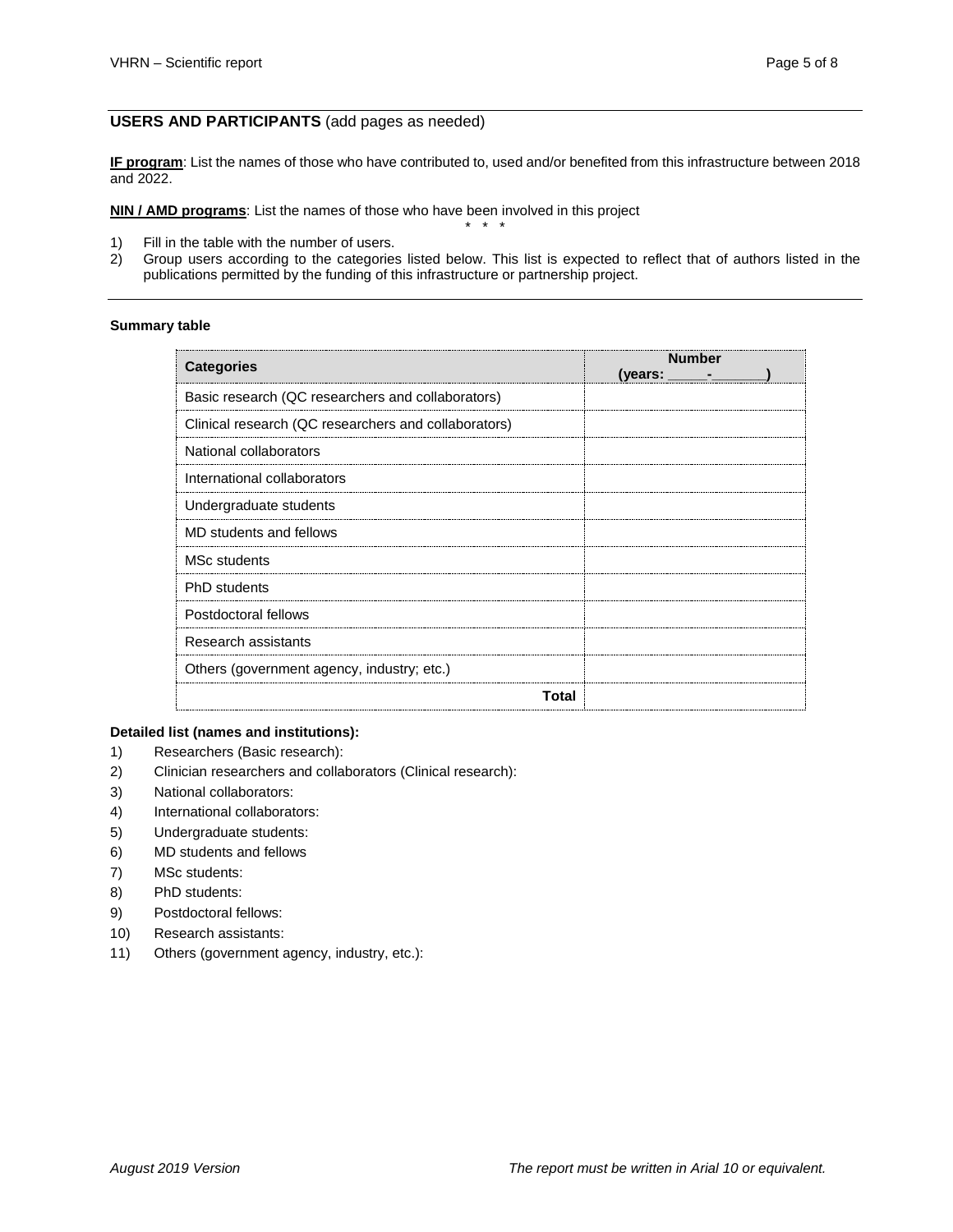## **SCIENTIFIC RESULTS** (maximum 2 pages)

**IF program**: Describe the scientific discoveries ensued from the use of this common infrastructure between 2018-2022.

**NIN program:** Describe the scientific discoveries generated by this project.

**AMD program:** Describe the scientific discoveries generated by this project that will help improve treatments, prevention and/or rehabilitation for people suffering from AMD.

Please make the content of your text accessible to a researcher who is not in your field.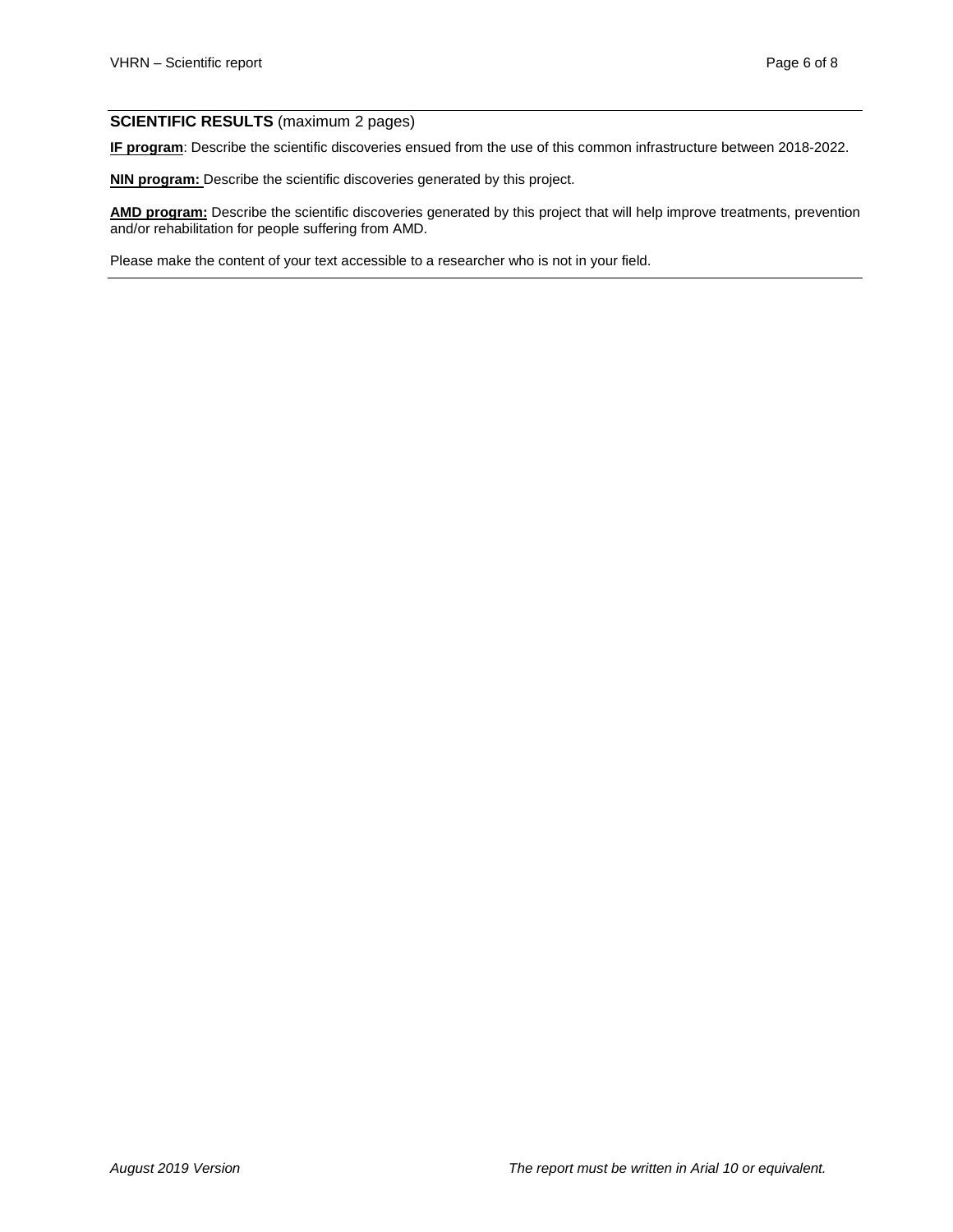#### **PERFORMANCE** (maximum 4 pages, excluding the present page)

#### **Do not repeat information of the scientific results section Include only the information relevant to the Infrastructure, program or project**

**IF program**: Describe the relevance, strategic advantage and the impact of this infrastructure on the performance of the Network between 2018 and 2022.

**NIN program:** Describe the national and international collaborative nature of this project.

**AMD program**: Describe the impact of this research on the progress of the scientific knowledge on AMD (for the improvement of treatment, prevention and/or rehabilitation for people suffering from AMD), as well as its role in recruiting and developing a critical mass of AMD researchers in Quebec and in consolidating Quebec's place in the field of AMD research in Canada and internationally.

Scientifics reports will be assessed following the FRQS performance criteria established for the evaluation of their Thematic Networks, as listed below.

\* \* \*

#### **Please answer to all the items listed below when applicable.**

- 1. Leverage effect (grants, public or private investments, partnerships with the biopharmaceutical industry or others).
	- a. Specify the title of the grant, the authors, the funding agency, the dates of beginning and end, and the amounts per year.
	- b. Explain briefly how the Network played a role in the attribution of the grant.
	- c. If it is an "in kind" partnership, describe and estimate the amount
- 2. Development of new strategic and structuring initiatives
- 3. National and international visibility
- 4. Biotechnology development
- 5. Added value for VHRN members and the scientific community
- 6. Development of cross-sector projects and poles of excellence
- 7. Training of the next generation
- 8. Promotion of clinical research
- 9. Added value for target community (new treatments, new personalized health care implementation of new health practices or policies).
- 10. Knowledge transfer, valorization and public communications activities
- 11. Free access to the results
- 12. Highlight success stories